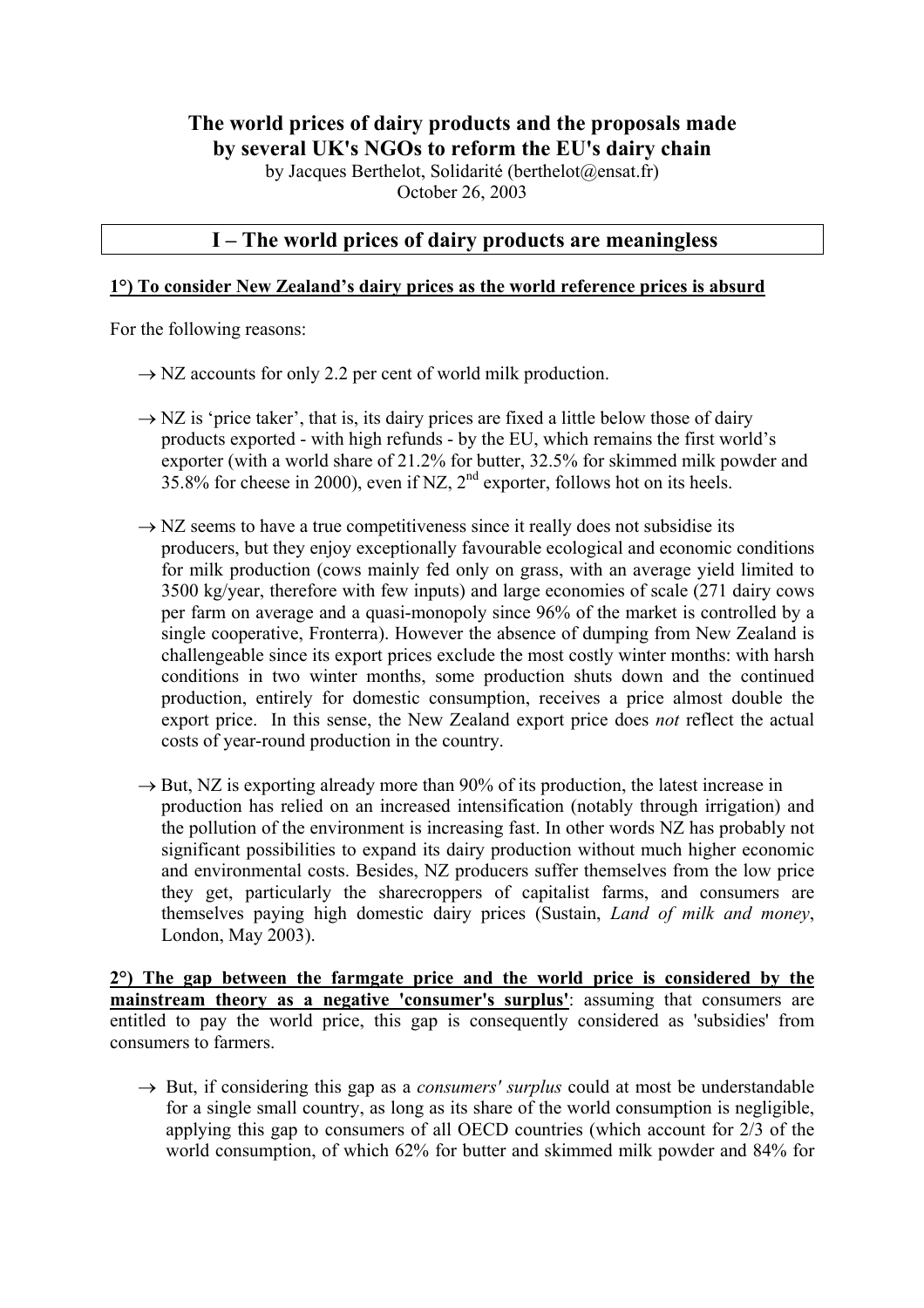cheese), like OECD does, is an unforgivable error, even for a student in its first year of economics.

```
\rightarrow Therefore, we cannot follow Maurice Doyon, Nicolas Paillat and Daniel-M. Gouin
      (Critical Analysis of the Concept of the Producer Subsidy
Equivalent in the Dairy 
             Sector (Dairy PSE), GREPA, 13-11-01) when they write 
that "The OECD also makes 
             the assumption that all countries are small 
countries, that is, no single one of them has 
             any effect on the world price. This assumption may 
not correspond to reality, but it has 
             the merit of simplicity". 
  \rightarrow No, simplicity should not prevail over absurdity!
Precisely Doyon et al. are highly 
             critical of OECD since "The method of calculating 
PSE from the price of milk in New 
             Zealand implies that the gap between the reference 
and domestic prices is a transfer 
             from taxpayers and consumers to the producers. 
However, as we will now
```
demonstrate, such is not the case".

 $\rightarrow$  The more so as, to compute the negative *consumer's surplus*, the use of the 'world' price is not limited to the share of traded products in OECD (or world) *production* (6.4% for dairy products at the world level, most of it intra-OECD) but to the whole OECD (world) *consumption*. At least the European Commission was right in writing, in its reply to the European Court of Auditors' report on milk quotas of October 30, 2001, that "*the Commission cannot agree with the Court's claim that abolishing protection at the borders of the internal market would bring consumer prices down to the current world market level, since the world market price would settle at a higher level, given the size of the dairy economy in relation to what is a fairly small world market and the importance of the European Union in the context of that market*".

# **3°) It is clear that the world price would be completely different of the NZ price in a free-trade situation**

Precisely Maurice Doyon et al, recapitulating studies made on the world dairy prices in a freetrade setting – defined as the situation prevailing after the elimination of tariffs, tariff-rate quotas and export subsidies –, have concluded that the true world reference prices of dairy products would be the US domestic prices, which are almost comparable with EU prices! They quote namely a study by Larivière and Meilke (1999) who note that "world dairy product prices increase substantially with free trade, ranging from 14 % for skim milk powder to 43 % for cheese".

# **4°) Therefore OECD is slipping up three times:**

- $\rightarrow$  1) First, by considering the NZ dairy prices as the world prices from which to compute the negative surplus of all OECD' consumers.
- $\rightarrow$  2) While claiming at the same time that free trade would lead to the most efficient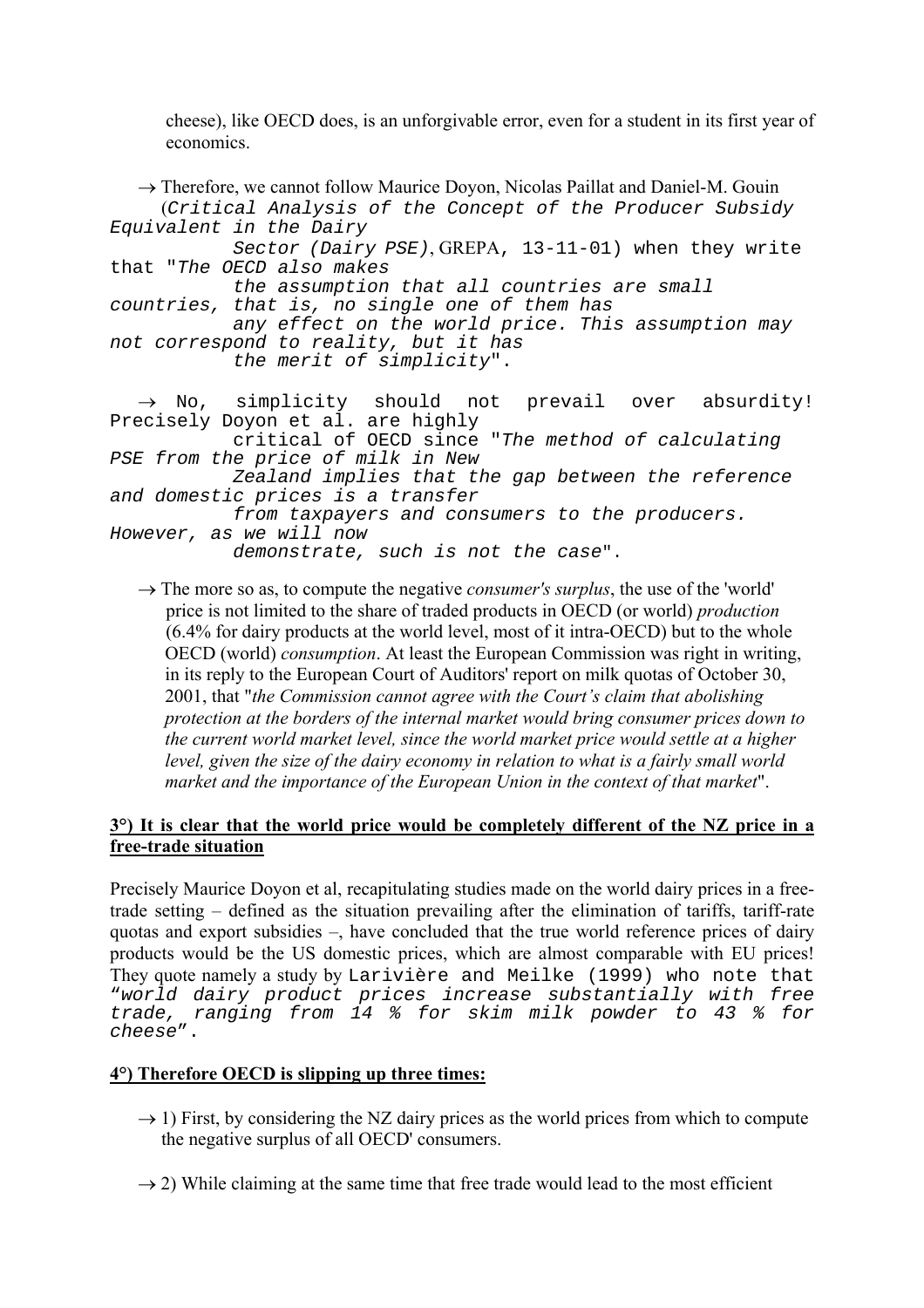world prices.

 $\rightarrow$ .3) Then, when it turns that free trade prices would be higher than those of the most 'competitive' country (NZ), it forgets immediately the sacro-sanct theory and chooses the prices of the country having the lowest ones!

**4°) Which shows clearly that**, beyond the sophisticated scientific dressing of its writings, **OECD is first and foremost at the service of Western agri-food industries**, and of capital's interests in general, its main objective being to minimise the prices of their agricultural raw materials.

**5°) The OECD's PSE's (Producer Support Estimate) indicator portrays the EU as 'subsidising' its dairy sector by €16.1 billion in 2001** and €19.2 billion in 1999 (the year taken by Doyon), or 190 euros per tonne of milk in 1999.

#### **6°) But this concept of PSE is biased in two ways:**

- $\rightarrow$  1) First it treats as 'subsidies' not merely the actual expenditure on the dairy chain (€4.1 billion in 1999, of which €2.5 billion for the dairy CMO (common market organisation) and €1.5 billion for national expenses) but also the negative *consumers' surplus*. Although OECD at least has admitted that "*To calculate the PSE and the TSE for a given country, the only component that has to be calculated for each commodity is that part of market price support which is financed by consumers. This is because all the other PSE and TSE components are recorded, explicitly or implicitly, as budgetary expenditure… Therefore, the indicator measures more than just the "subsidy element"*" (OECD, *Methodology for the measurement of support and use in policy evaluation*, 2002).
	- $\rightarrow$  So, for 1999, the actual subsidies, i.e. the  $\epsilon$ 4.1 billion expenditure of the EU's milk CMO, represent only 20.8% of the dairy PSE  $(E19.2)$  billion), the negative *consumers' surplus* representing 79.2%. Hence, of the PSE expressed as euros per tonne, the subsidies part is worth around €39.5 and the negative *consumers' surplus* part  $\epsilon$ 150.5 out of a total of  $\epsilon$ 190.
	- $\rightarrow$  Actually, the PSE does not include all agricultural subsidies since those of the indicator GSSE (General Services Support Estimate, corresponding roughly to the collective subsidies included in the *green box* of the Agreement on agriculture : agricultural education and training, extension, research, infrastructures, etc.) are only included in the TSE (Total Support Estimate) indicator. For 1999, GSSE's subsidies have represented for the milk CMO  $\epsilon$ 1.4 billion (by distributing the  $\epsilon$ 7 billion of total GSSE among agricultural products according to their share in the value of total agricultural production, which gives 19.7% in 1999 to the milk CMO). However, since the  $64.1$  billion of the milk CMO incorporate only a small part of those  $\epsilon$ 1.4 billion because the largest part is affected to the Rural development part (second pillar) of the EU's agricultural budget, all that only allows us to conclude that the share of the negative *consumers' surplus* in total PSE's *'*subsidies' to the milk OCM is actually higher than 79%. Another conclusion is that, if the PSE overvalue considerably the actual subsidies by the share of the *consumers' surplus*, it undervalues them by the subsidies going to the agricultural general services.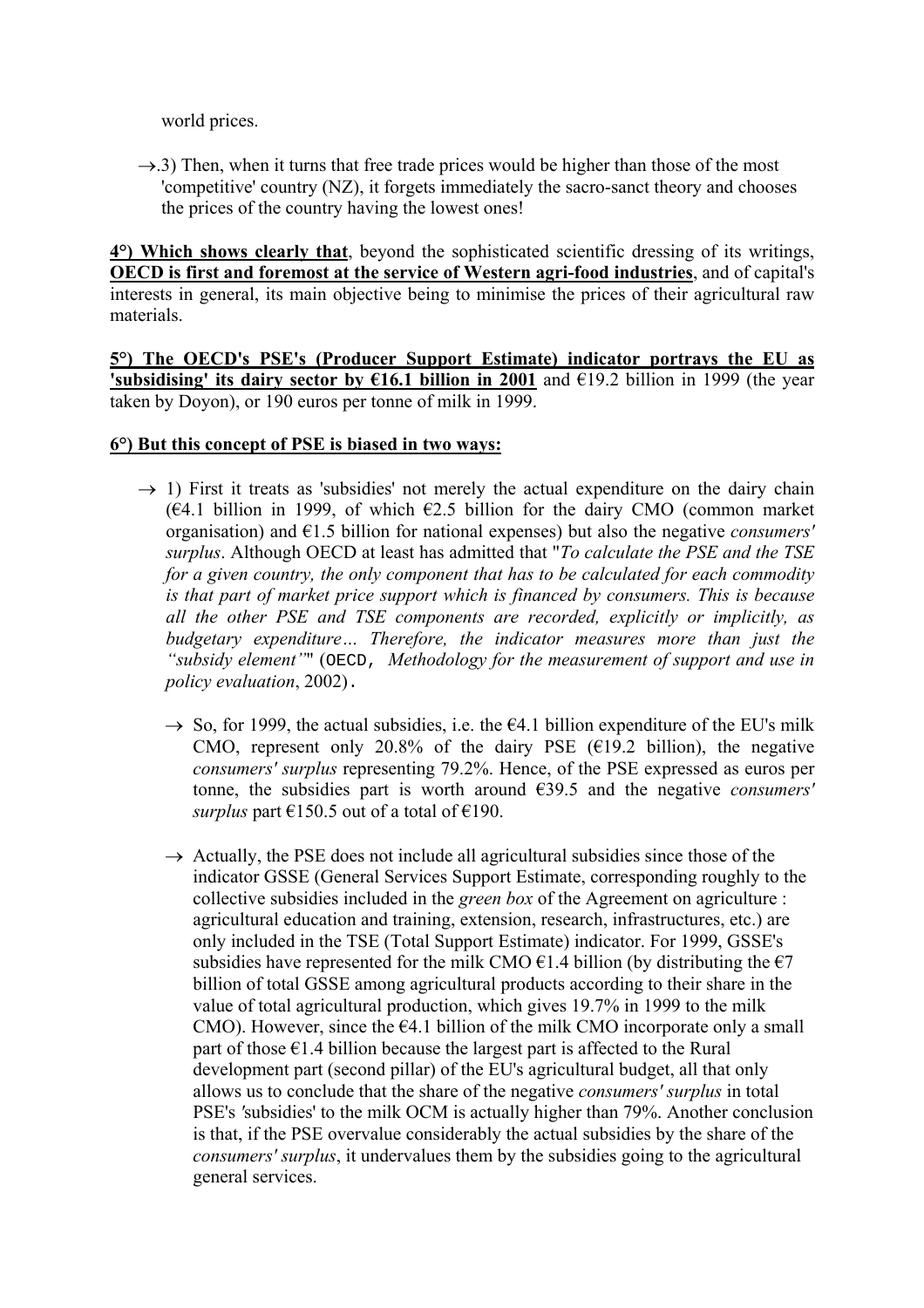- $\rightarrow$  2) Second, if the world price is meaningless because it is a dumped price below the production cost of almost every country -, so too is the calculation of the 'consumers' subsidy' based on it.
	- $\rightarrow$  Using the US price of milk as the true reference price, and using besides the exchange rates based on the purchasing power parity instead of the bilateral rates against the dollar, Doyon shows that the EU's PSE per tonne of milk turns out to be not  $\text{\textsterling}190$  but - $\text{\textsterling}28$ .
	- $\rightarrow$  On this basis the EU is *taxing* its producers for the benefit of consumers at  $\epsilon$ 67.5 per tonne of milk : since the actual subsidies component of the PSE per tonne is still €39.5, a total PSE per tonne of -€28 implies that the *consumers' surplus* component has become positive, at  $\epsilon$ 67.5 per tonne!
- $\rightarrow$  If the actual EU's dairy subsidies amount to only  $\epsilon$ 0.55 per cow per day ( $\epsilon$ 4.1 billion divided by 20.4 million dairy cows and by 365 days), that remains nevertheless still too much, since more than 2/3 of the milk CMO's expenditure is subsidizing dairy exports. Indeed for 2003 the Commission has foreseen  $\epsilon$ 1.8 billion for export refunds, i.e. 67.4% of a budget of  $E2.7$  billion for the milk CMO, without taking into account domestic subsidies for the production of casein, a good part of it being exported.

**7°) In other words the EU consumers are subsidised by the EU dairy farmers who do not get the fair price they should**, at least if one is prepared to consider that the world price should be a free-trade price, which we do not.

- $\rightarrow$  Because we cannot agree with a concept of PSE that assumes consumers everywhere are entitled to pay a 'world price' which is generally a highly dumped price and moreover a highly volatile one. The more so as the elimination of export refunds and import measures (tariffs and tariff-rate quotas) does not imply the end of dumping, since domestic subsidies are replacing them.
- $\rightarrow$  The more since, when producer prices are lowered to the world price levels as it has been the case in the EU for cereals since 1993 –, consumer do not follow suit: the 'surplus' is appropriated by the agri-food industries and mass marketing companies, and, eventually, by their shareholders ! Let us add that the European Commission has been repeating many times, in its reply to the European Court of Auditors' report on the milk quotas of October 30, 2001, that "*On the heavy cost European consumers must pay for milk and milk products because of the current level of prices, the Commission does not feel that liberalisation of the milk market on the same basis as for cereals would, generally speaking, mean lower costs to those consumers. Moreover experience has shown that a reduction in the price at producer level is not automatically reflected in consumer prices... The price paid to producers has only a slight influence on consumers*". Thus, Nestlé, 2<sup>nd</sup> global agri-food company and the 1<sup>st</sup> for dairy products (with sales of dairy products of \$13.5 billion in 2001-02) has generated a net return (for all products) after taxes of 21% on its \$15.5 billion shareholders' equity in 2001 and 22% in 2002.
	- $\rightarrow$  That explains the complaint of French milk producers against the dairy industries since they were still paid the same price in 2002 as they had received in 1989. We also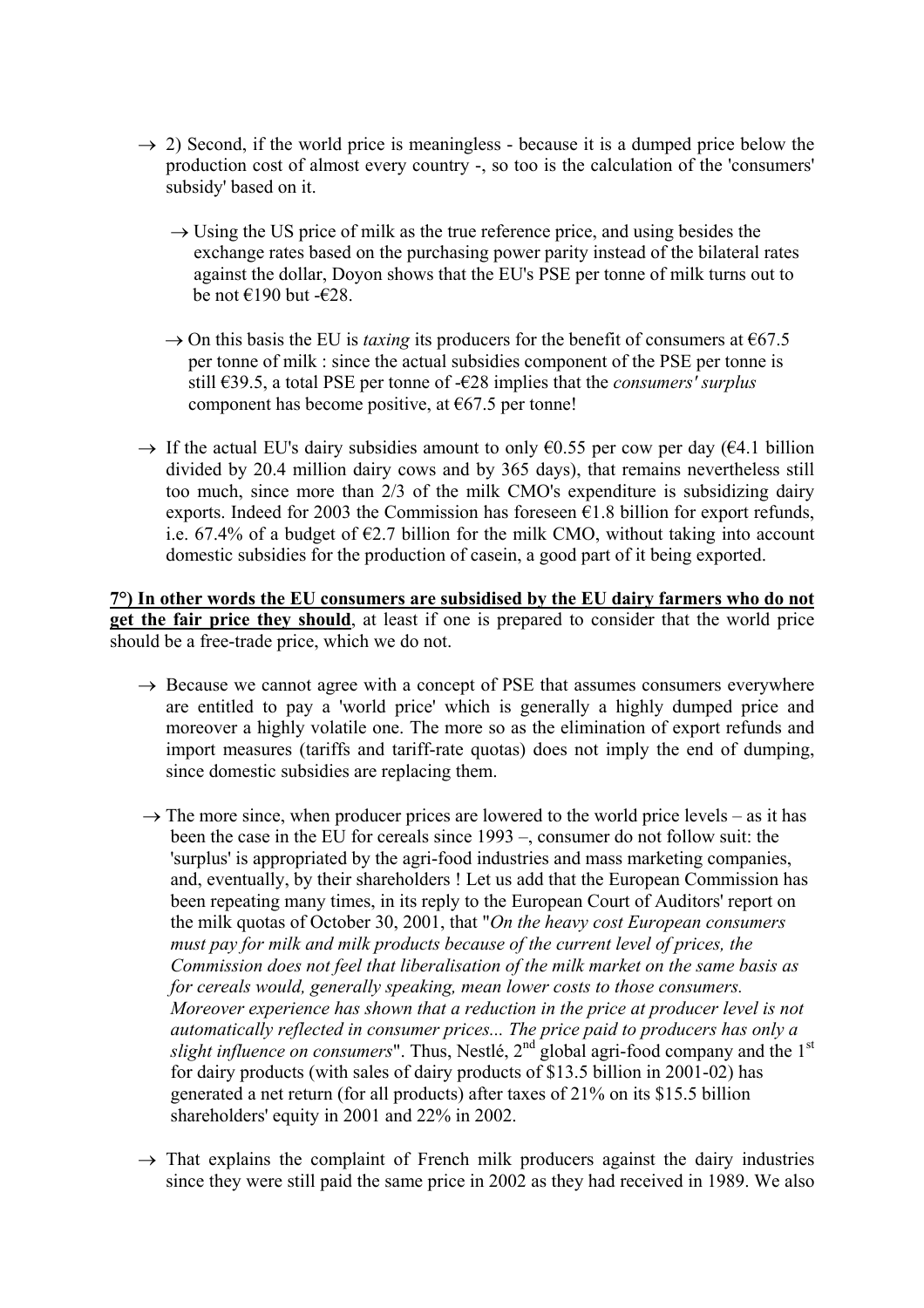know that the UK milk producers are in an even worst shape since, between 1999 and 2000, milk prices at the farm gate were below production costs, the net returns of milk producers having dropped by 26% (Oxfam, *Milking the CAP*, 2003).

#### **8°) Theoretical corollaries of these findings**

- $\rightarrow$  What we have seen for Nestlé is also verified for most agri-food corporations, e.g. the net return of Kraft Foods (the food branch of Altria, ex-Philipp Morris), 1<sup>st</sup> global agri-food company, reached 15.2% in 2002 on its \$25.8 billion in shareholders' equity.
- $\rightarrow$  If there is no *consumers' surplus* but only an agri-food corporations' surplus, the whole theory of agricultural free trade collapses.
- $\rightarrow$  "*Not at all, this does not change anything*" the supporters of the theory reply: total welfare increases if the surplus of agri-food industries increases more than the drop in the surpluses of farmers and the government.
- $\rightarrow$  But, since those corporations are more and more consolidated and globalized, their profits are either distributed to their shareholders worldwide (notably to US pension funds) or reinvested worldwide.
- → And, since the theory of *economic welfare* (and *consumer's surplus*) applies at the national level while the surplus of agri-food companies is dissipated at the global level, the theory actually collapses.
- $\rightarrow$  The conclusions of econometric models on the *welfare* gains deriving from agricultural free trade are equally irrelevant, as well as the theoretical approaches which criticize the so-called non-tariff barriers in agri-food markets: quotas, variable levies, tariff quotas, prices bands at the import level.

# **II – The proposals of several UK NGOs to reform the EU's milk CMO**

It is in the context of the previous analysis that we can interpret the reports made by CAFOD, Oxfam-International and Sustain on the EU's milk CMO, since they endorse the OECD's PSE indicator.

# **1°) The CAFOD report on the CAP**

 $\rightarrow$  CAFOD (NGO of the UK Catholic Church) writes in its general report on the CAP (*Dumping on the Poor. The Common Agricultural Policy, the WTO and International Development,* September 2002) that "*In the EU, the average cow now receives total support from EU governments of US\$2.20 a day, more than the income of half the world's population. EU support to milk production per cow is 16 times more than the average per capita spending on education by all developing countries… and over 90 times more than per capita spending on education in the world's Least Developed Countries. EU governments spend enough money on the Common Agricultural Policy every year to fly all their 21 million dairy cows around the world – stopping off in*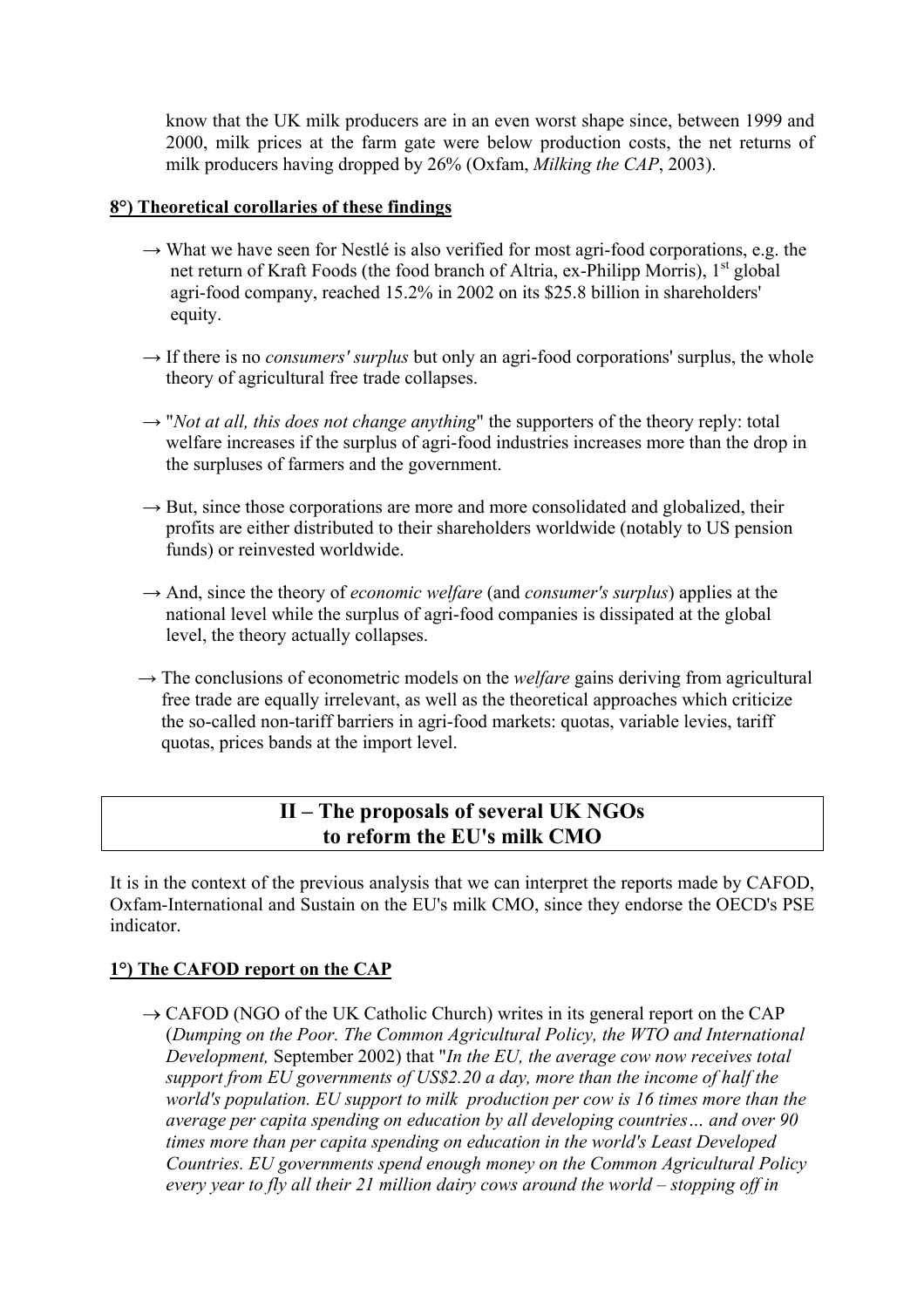*London, Shanghai, Hong Kong, Singapore, Hanoi, Siem Reap, Brisbane, Auckland, Raratonga, Los Angeles and San Francisco – and still be able to give them over £400 spending money each. EU governments spend enough money on the Common Agricultural Policy every year to give all their 21 million dairy cows a two week cruise in the Caribbean or pay for a month-long walking holiday in the Himalayas*".

 $\rightarrow$  CAFOD should have used better its overactive imagination in devising alternative proposals to the present milk CMO. By the way it contradicts itself blatantly when it recognises that "*The striking thing about the current dairy regime of the Common Agricultural Policy is that no subsidies are paid to dairy farmers directly. Instead subsidies are paid only to processors and exporters… Although dairy farmers often benefit from the level of support given, the lion's share of benefits are captured higher up the supply chain* [it would have been more appropriate to write downstream the dairy chain]… *and in certain circumstances they are actually losing out*". CAFOD has nevertheless used again this magic figure of \$2.20 per cow per day in its last press release on the CAP reform of June 26, 2003.

#### **2°) The Oxfam International's report on milk**

- → Oxfam International (OI) writes on the front page of its Briefing Paper "*Milking the CAP. How Europe's dairy regime is devastating livelihoods in the developing world*" (December 2002) that "*European citizens are supporting the dairy industry to the tune of €16 billion a year. This is equivalent to more than \$2 per cow per day – half the world's people live on less than this amount*".
- $\rightarrow$  This figure was used by the chair of the World Bank and appeared on the front page of *Le Monde.*
- $\rightarrow$  The OI's report is proposing rightly to reduce milk quotas to the level of the domestic market's needs and criticises rightly too the EU Commission's proposals (most of them adopted by the Council on June 26, 2003) to reduce sharply the intervention prices and to increase the milk quotas (which will eliminate the smallest producers), since the EU's objective remains to become more competitive to export. But OI is silent on import protection, from which one can infer that it would be maintained at its present level – which should be approved – because the intervention prices can clearly be maintained at the present level only to the extent that import protection remains itself unchanged.
- $\rightarrow$  What is not clear however in that report is the constant referral to the European Court of Auditors' report of October 30, 2001 since, although it recommends rightly to lower the EU's milk production to the domestic market's solvent needs, it recommends as well to eliminate the quotas – which is by the way contradictory with the limitation of production to the solvent needs in the domestic market – and to lower milk prices. The European Court of Auditors advocates also an increased openness to imports, referring itself to the dairy PSE: "*For the period 1997 to 1999, the OECD assessed the producer subsidy equivalent (PSE) as being 54 % of the value of output for milk as opposed to 44 % for agricultural products as a whole. In other words, EU consumers pay for dairy products twice as much as they would in a free market*". It is clear that a lower import protection would generate lower domestic prices which would not induce farmers to stabilise the production level on the solvent needs of the domestic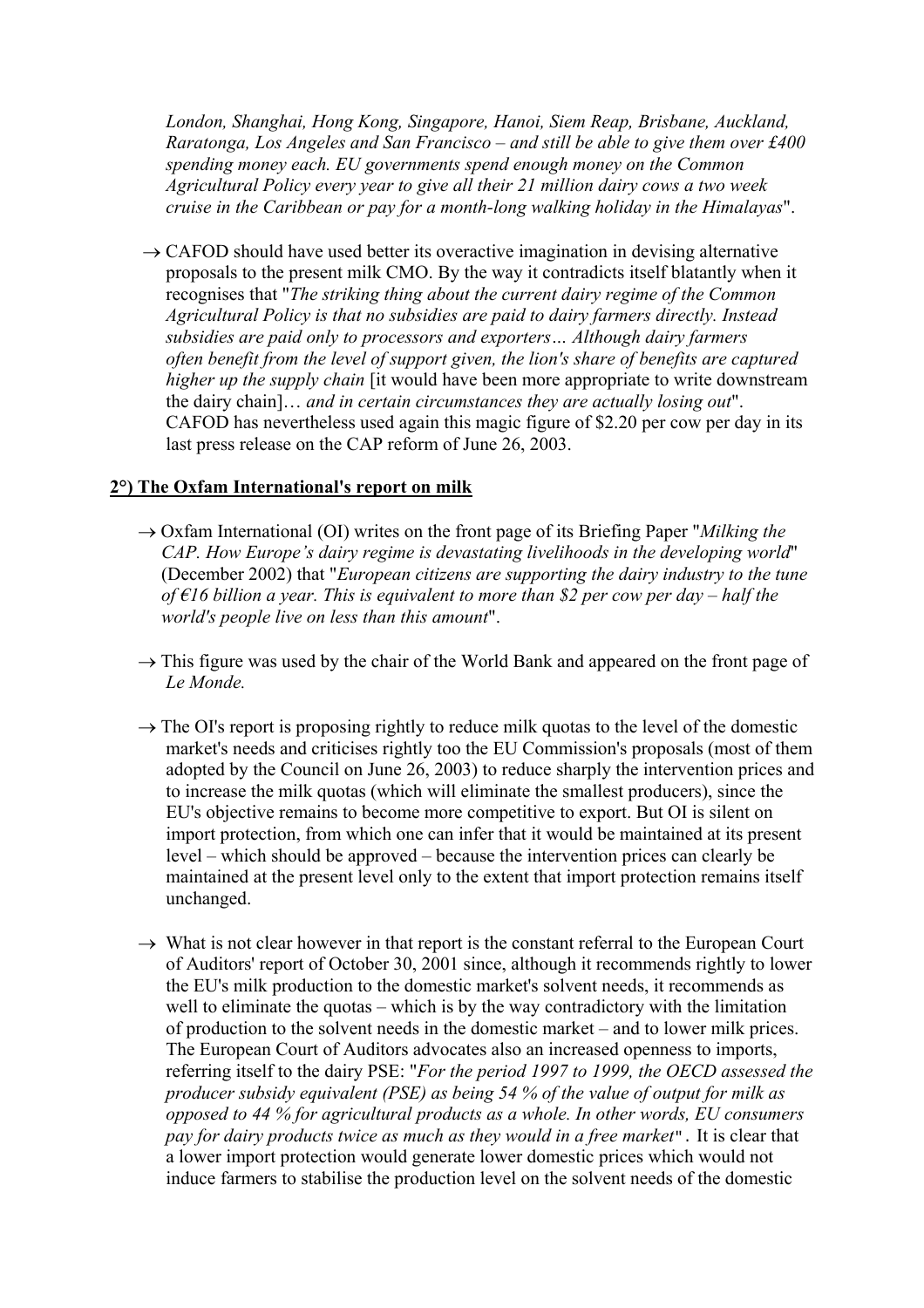market. And, since the Commission has rightly replied to the Court of Auditors, the 20% required reduction in the quotas' level would imply such an amount of direct payments ( $\epsilon$ 12.5 billion, on the basis of  $\epsilon$ 100 per tonne of milk for 5 years) that it would be incoherent with the CAP's budget ceiling. Finally, the Council's decision of June 26, 2003 to lower by 25% the intervention price of butter, by 15% that of skimmed milk powder and to increase by 1.5% the volume of milk quotas would translate into a 20% drop in the milk price at the farm gate by 2008-09, even if direct payments would compensate partially the drop in producers' income. Simulations have shown that a 1% increase in milk quotas in France would reduce the milk price by 4%.

#### **3°) The Sustain's report on the EU's dairy CMO**

- $\rightarrow$  The Sustain's (a co-ordination of most UK NGOs working in the field of agricultural and food policies and their impact on DCs) report of May 2003 ("*Land of milk and money?*") persists in the same line, stressing that the milk PSE of  $\epsilon$ 16 billion constitutes "*a more accurate measure of EU support*" than its expenditure for the milk CMO "*as it includes indirect support reaching the sector*", specifying that the milk PSE "*represents 40 per cent of the value of EU dairy production. This is the equivalent of US\$2.4 per day per cow*".
- → Sustain is however unsettled since it writes immediately after: "*Given such huge support, it is baffling to many why dairy farmers seem to be failing. In reality, much of this money fails to reach the farmers themselves. The subsidies largely benefit the dairy processing and exporting industry*". It adds further on that "*consumer price, not only bears little relation to farmgate price, but it is also not a significant issue in richer countries in the EU*".
- → Sustain makes an enormous mistake when it asserts that "*The dairy sector is already the most expensive of the individual sectors within the EU*". One cannot be further from the truth, since the European Court of Auditors underlines (in its report of October 30, 2001) that "*The expenditure on the milk and milk-products sector has decreased from 4285,3 million euro in 1983 (27% of EAGGF-Guarantee expenditure) to 2601,3 million euro in 1999 (6,5% of EAGGF-Guarantee expenditure)*". And the Commission itself confirms that "*The quota system has in this respect been a major instrument of control over expenditure. The Commission would state once again that the cost of the dairy sector to the taxpayer has fallen sharply and that the price paid to producers has only a slight influence on consumers*". The more so when we know that the income from milk represents 14% of the EU farmers' income.
- $\rightarrow$  Sustain's proposals to reform the milk CMO are inconsistent. If we fully agree with its objectives of refocusing the production on the needs of the domestic market, hence excluding dumping, and within environmentally and socially sustainable farming systems, the means to get there are inconsistent or vague:
	- → First it is said that the "*new system would require an element of border protection based on costs of production, level of Producer Subsidy Equivalent (PSE) and food, welfare and environmental standards achieved*". The first part of the sentence "*an element of border protection based on costs of production*" is as logic as the intrusion of the words "*level of Producer Subsidy Equivalent (PSE)*" is incomprehensible and underlines the extent to which Sustain does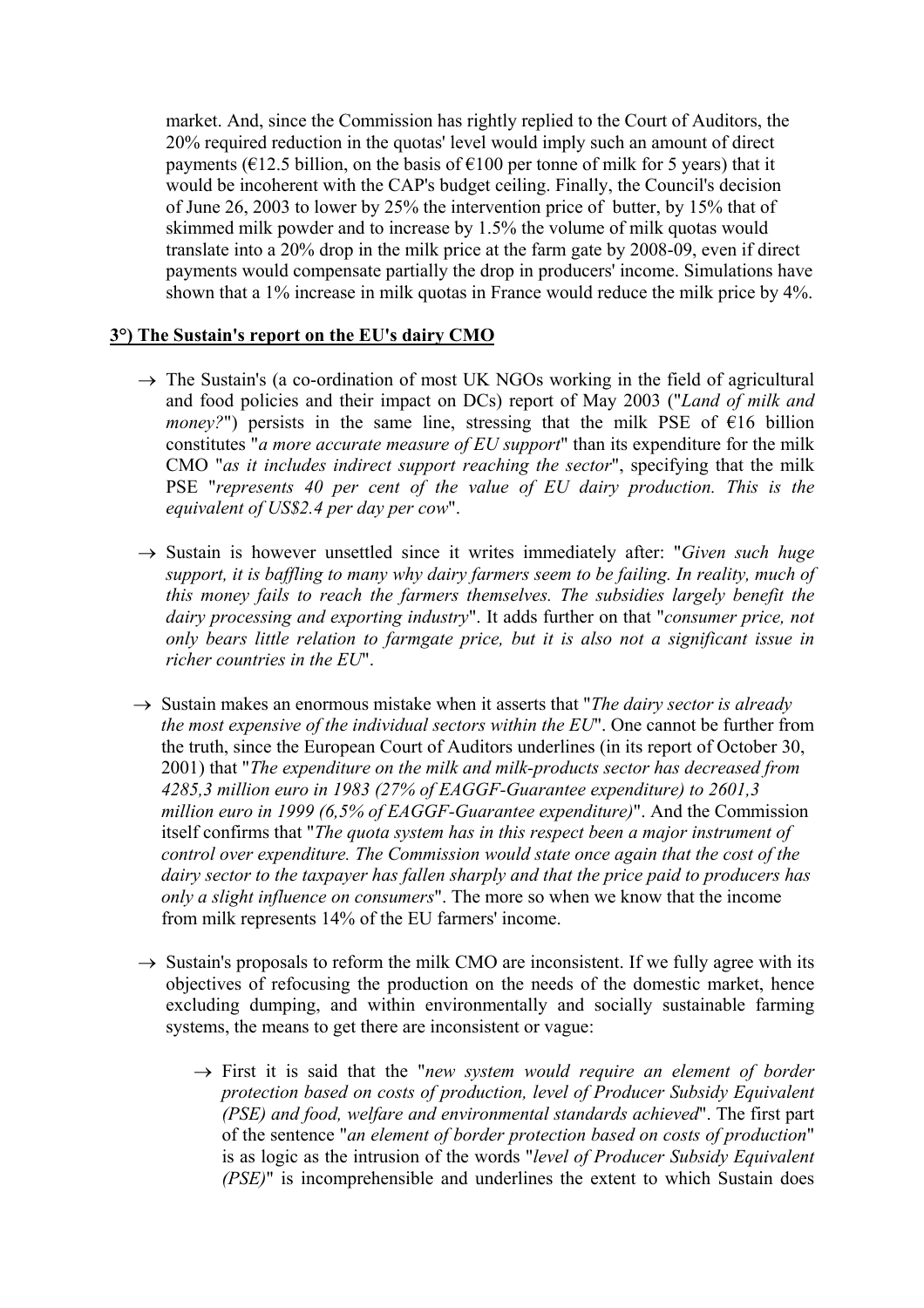not understand much the meaning of this concept (incidentally PSE means Producer Support Estimate since 1999). On the other hand it would make more sense to base the level of border protection on food, welfare and environmental standards 'aimed at' rather than 'achieved'.

- → Second, it is said that "*The new policy would be based on an annual grassland direct payments replacing price support and intervention. It should be based on environment, animal welfare standards and occupational health and safety standards*". Sustain proposes to fix this payment at €200 per hectare and "*Given the current coverage of EU dairy production (17 million hectares)… the payments could amount to*  $\epsilon$ *3.4billion/year for the EU compared to the current estimate of \$17.3845billion (€11.3bn) through price support via consumer prices and other measures. The financing would be via the CAP budget i.e. taxpayers, rather than through higher consumer prices*". We see that Sustain is again mixing actual subsidies ( $\epsilon$ 3.4billion) with the PSE, whose largest part represents the negative *consumers' surplus* (and in fact the positive surplus of agri-food industries and mass marketing firms), suggesting that those 'subsidies' would drop strongly with its proposed policy, which is not so obvious since, in the present cost of  $E4.1$  billion of the dairy CMO the EU budget is supporting only  $\epsilon$ 2.6 billion and the national governments  $\epsilon$ 1.5 billion. The more so since Sustain proposes at the same time to maintain the import protection at its present level or even to increase it (which would result from basing it on higher "*food, welfare and environmental standards*"), the negative consumers' surplus not only would not drop but would even increase.
- → Third, "*To ensure supply and demand are matched, direct payments could be combined with a new system of supply management, based on allocations, replacing the current, flawed, system of quotas… Allocations would be made on a regional basis…which would eliminate surplus*". This supply management is excellent but, if the British system of free market of milk quotas has lead to such abuses (7370 non-producing quota holders hold around 10% of the total UK quota, among which Manchester United Football Club) that it demands profound changes, the new allocations are nothing but another type of quotas which do not admit their name!
- → Finally it is said that "*Prices would not be set but given the set of measures both in the new regime, with changes in world prices following CAP reform, and with stronger competition rules, [they] would reflect the cost of production plus realistic additional income*".
- $\rightarrow$  The least we can say is that those analysis and proposals are not themselves very 'realistic':
	- $\rightarrow$  How can we say that "*prices would not be set*" when the import protection and supply management measures would cover the costs of production and good "*food, welfare and environmental standards*"?
	- → How can we write that "*The new policy would be based on an annual grassland direct payments replacing price support and intervention*", that "*The financing would be via the CAP budget i.e. taxpayers, rather than through higher*